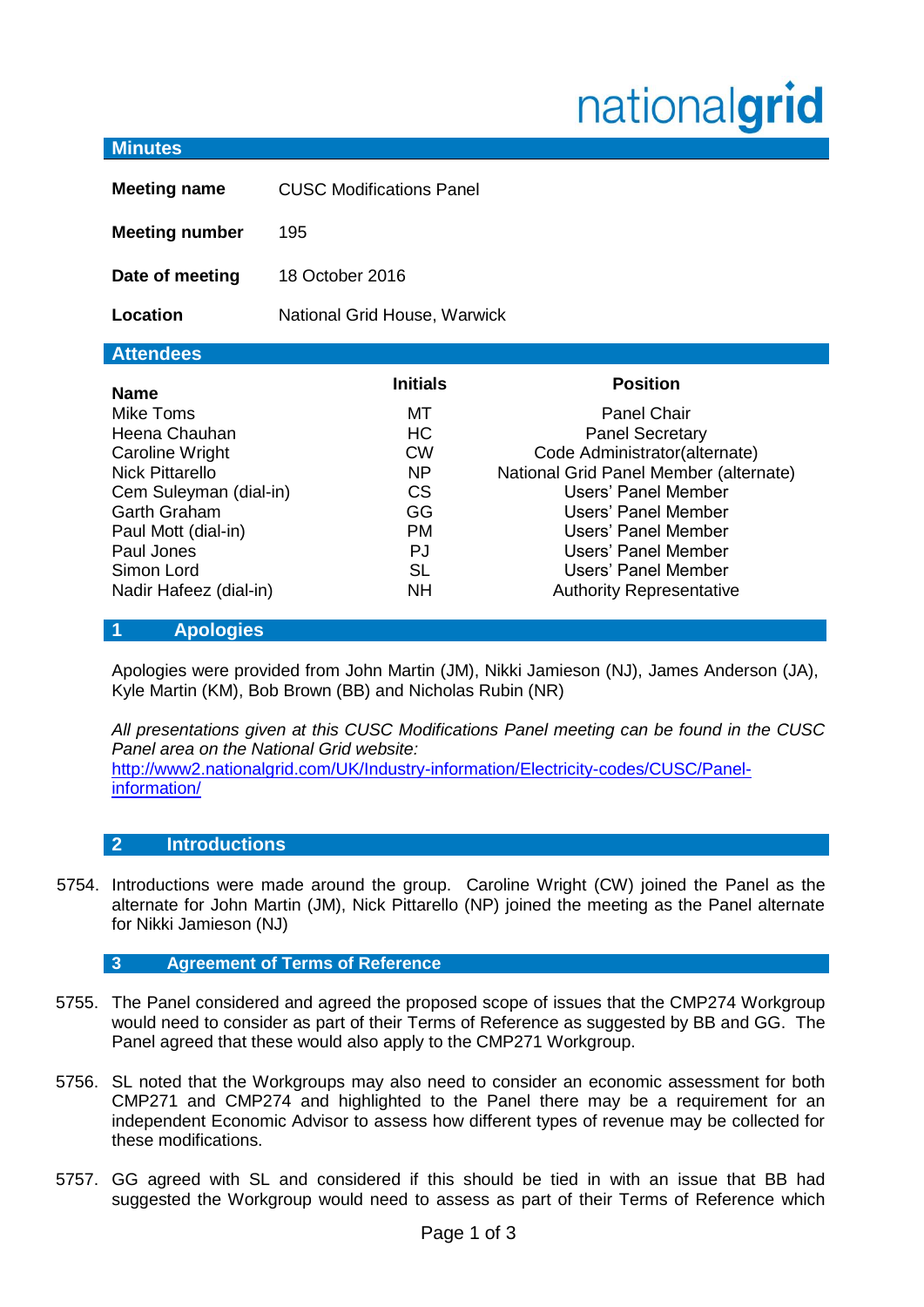would be to consider the impact on consumers. The Panel debated this and concluded that they did not believe this should be included within the Terms of Reference. The reasoning was that as the Workgroup need to provide sufficient evidence to enable the Authority to make a decision, if external support was required this could be requested, without explicit reference made in the Terms of Reference. The Panel agreed that there was merit in considering an economic assessment for these modifications and agreed that this should be developed further. Funding of this analysis was discussed and NP noted that one to approach could be to treat it this in a similar way to how funding is attained for external legal advice and agreed to discuss this matter further with NJ.

#### **ACTION: NP to discuss process of appointing external consultants and funding requirements for Workgroups.**

## **4 Workgroups / Standing Groups**

- 5758. **CMP267 'Defer the recovery of BSUoS costs, after they have exceeded £30m, arising from any Income Adjusting Events raised in a given charging year, over the subsequent two charging years'.** CMP267 aims to defer unforeseen increase in BSUoS costs arising from an Income Adjusting Event (IAE) by two years. This proposal only applies to IAE's which, in their total in any given charging year, have a combined effect on "raw BSUoS" of over £30m.
- 5759. CW presented slides to the Panel explaining the Workgroup findings to the Panel. CW confirmed that the Workgroup had met their Terms of Reference and the Panel agreed that this modification could be sent to Code Administrator Consultation. This Proposal will be voted on by the Panel at their Special CUSC Panel meeting scheduled 15 November 2016.
- 5760. **CMP268 'Recognition of sharing by Conventional Carbon plant of Not-Shared Year-**CMP268 proposes to change the charging methodology to more appropriately recognise that the different types of "Conventional" generation do cause different transmission network investment costs, which should be reflected in the TNUoS charges that the different types of "Conventional" generation pays ideally ahead of the December Capacity Auction.
- 5761. HC presented slides to the Panel explaining the Workgroup findings to the Panel. HC highlighted to the Panel that some Workgroup members had felt that the urgent timescales around this modification had dictated that they have not been able to propose any alternatives. It was also noted in the presentation that as per the Terms of Reference a review of the CMP213 options has not been undertaken and that there could have be a number of options that could have been explored should time have allowed the Workgroup to do so.
- 5762. The Panel discussed this and noted that it was unusual to be in a situation where the Workgroup could not satisfactorily conclude their findings. PJ clarified that as a Workgroup member for CMP268 additional analysis could not be considered and included due to the limited time the Workgroup had had to develop this Proposal. PJ also noted that in the case of this Proposal a significant amount of time would be required to fully assess it and this could not be achieved within the urgent timescales dictated and therefore considered on balance that the Proposal should move on to Code Administrator Consultation. MT asked NH if had any concerns with the approach proposed and NH noted that under the circumstances there did not appear to be any alternative for the Workgroup or the Panel.
- 5763. The Panel agreed that this modification could be sent to Code Administrator Consultation. This Proposal will be voted on by the Panel at their Special CUSC Panel meeting scheduled 15 November 2016.